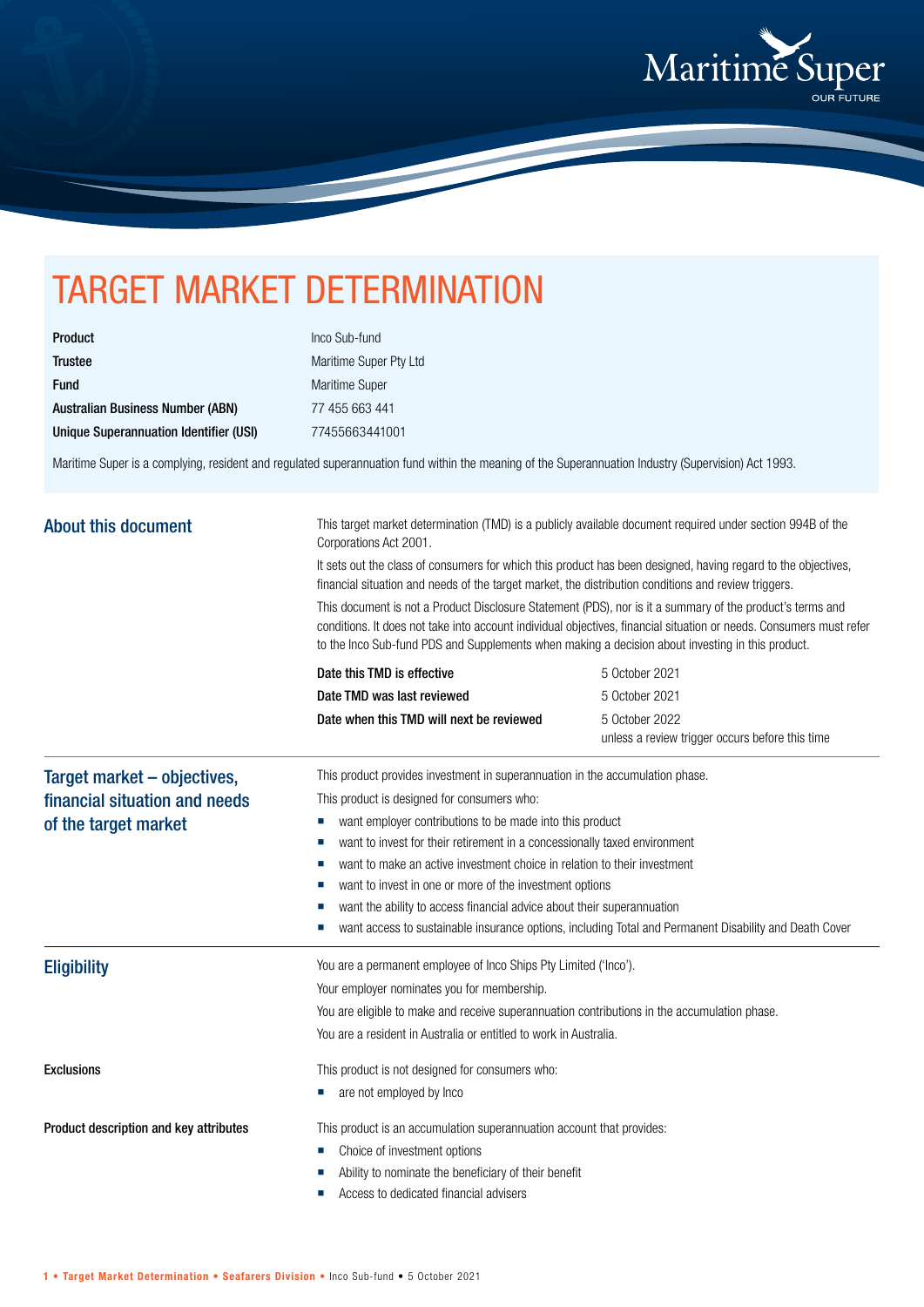| <b>Investments</b>                                                             | The table below sets out the sub-class of customers that each group of investments within Inco Sub-fund has<br>been designed for:                                                                                                                                                                                                                                                                                                                                                       |
|--------------------------------------------------------------------------------|-----------------------------------------------------------------------------------------------------------------------------------------------------------------------------------------------------------------------------------------------------------------------------------------------------------------------------------------------------------------------------------------------------------------------------------------------------------------------------------------|
| Growth options - actively managed                                              | These options are designed for members who:                                                                                                                                                                                                                                                                                                                                                                                                                                             |
| - Shares Plus, Australian Equities,<br><b>International Equities, Balanced</b> | Are seeking to invest for long-term growth, through exposure to Australian and international shares, with<br>some exposure to unlisted investments, debt and cash<br>Are seeking to earn an investment return equivalent to or higher than CPI +4% pa on average over 20 years<br>ш<br>and are willing to accept a higher level of risk<br>Are willing to invest in the option for a recommended minimum timeframe of $5+$ years<br>Are willing to accept a greater level of volatility |
| Growth options - passively managed -                                           | This option is designed for members who:                                                                                                                                                                                                                                                                                                                                                                                                                                                |
| <b>Indexed Balanced</b>                                                        | Are seeking to invest for long-term growth, through exposure to Australian and international shares, with<br>ш<br>some exposure to unlisted investments, debt and cash<br>Seeking a lower cost investment<br>×.                                                                                                                                                                                                                                                                         |
|                                                                                | Are seeking to earn an investment return equivalent to or higher than CPI $+2.5%$ pa on average over<br>20 years and are willing to accept a higher level of risk                                                                                                                                                                                                                                                                                                                       |
|                                                                                | Are willing to invest in the option for a recommended minimum timeframe of $5+$ years<br>×.<br>Are willing to accept a greater level of volatility                                                                                                                                                                                                                                                                                                                                      |
| Socially responsible option                                                    | This option is designed for members who:                                                                                                                                                                                                                                                                                                                                                                                                                                                |
|                                                                                | Are seeking to invest for long-term growth                                                                                                                                                                                                                                                                                                                                                                                                                                              |
|                                                                                | Are seeking to invest in a responsible investment option                                                                                                                                                                                                                                                                                                                                                                                                                                |
|                                                                                | Are seeking to earn an investment return equivalent to or higher than CPI +3% pa on average over 20 years<br>and are willing to accept a higher risk level<br>Are willing to invest their capital in the option for a recommended minimum timeframe of $5+$ years                                                                                                                                                                                                                       |
| Moderate option - Conservative Balanced                                        | This option is designed for members who:                                                                                                                                                                                                                                                                                                                                                                                                                                                |
|                                                                                | Are seeking to invest for long-term growth, across a range of asset classes                                                                                                                                                                                                                                                                                                                                                                                                             |
|                                                                                | Are seeking to earn an investment return equivalent to or higher than CPI $+3%$ pa on average over 20 years<br>and are willing to accept a medium level of risk                                                                                                                                                                                                                                                                                                                         |
|                                                                                | Are willing to invest in the option for a recommended minimum timeframe of 5+ years<br>Are willing to accept some volatility                                                                                                                                                                                                                                                                                                                                                            |
| Defensive options - Capital Stable, Cash                                       | These options are designed for members who:                                                                                                                                                                                                                                                                                                                                                                                                                                             |
|                                                                                | • Are seeking to invest in lower risk options                                                                                                                                                                                                                                                                                                                                                                                                                                           |
|                                                                                | Are seeking to earn an investment return up to CPI +2% pa on average over 20 years and are willing to<br>accept a lower level of risk                                                                                                                                                                                                                                                                                                                                                   |
|                                                                                | Have a short term investment horizon<br>×.                                                                                                                                                                                                                                                                                                                                                                                                                                              |
| <b>Insurance</b>                                                               | Consumers may access insurance through this product. To be eligible they must meet the age, employment and<br>residency requirements detailed in the Inco Sub-fund Insurance Supplement. The table below sets out the sub-<br>class of consumers that each insurance option has been designed for:                                                                                                                                                                                      |
| Death insurance cover                                                          | This option is designed for members who:                                                                                                                                                                                                                                                                                                                                                                                                                                                |
|                                                                                | Are aged between 15 and 64                                                                                                                                                                                                                                                                                                                                                                                                                                                              |
|                                                                                | Want the ability to increase their cover (voluntary cover)                                                                                                                                                                                                                                                                                                                                                                                                                              |
|                                                                                | Want to nominate beneficiaries of the death benefit<br>ш                                                                                                                                                                                                                                                                                                                                                                                                                                |
| Total & Permanent Disablement                                                  | This option is designed for members who:                                                                                                                                                                                                                                                                                                                                                                                                                                                |
| insurance cover                                                                | Are aged between 15 and 64                                                                                                                                                                                                                                                                                                                                                                                                                                                              |
|                                                                                | Want to receive a lump sum benefit in the event they are unable to ever work again due to illness or<br>accident                                                                                                                                                                                                                                                                                                                                                                        |
|                                                                                | Want the ability to increase their cover (voluntary cover)                                                                                                                                                                                                                                                                                                                                                                                                                              |
| Income Protection insurance cover                                              | This option is designed for members who:                                                                                                                                                                                                                                                                                                                                                                                                                                                |
|                                                                                | Are aged 15 to 64                                                                                                                                                                                                                                                                                                                                                                                                                                                                       |
|                                                                                | Want to receive a monthly benefit if they cannot work for an extended period of time due to injury or illness                                                                                                                                                                                                                                                                                                                                                                           |